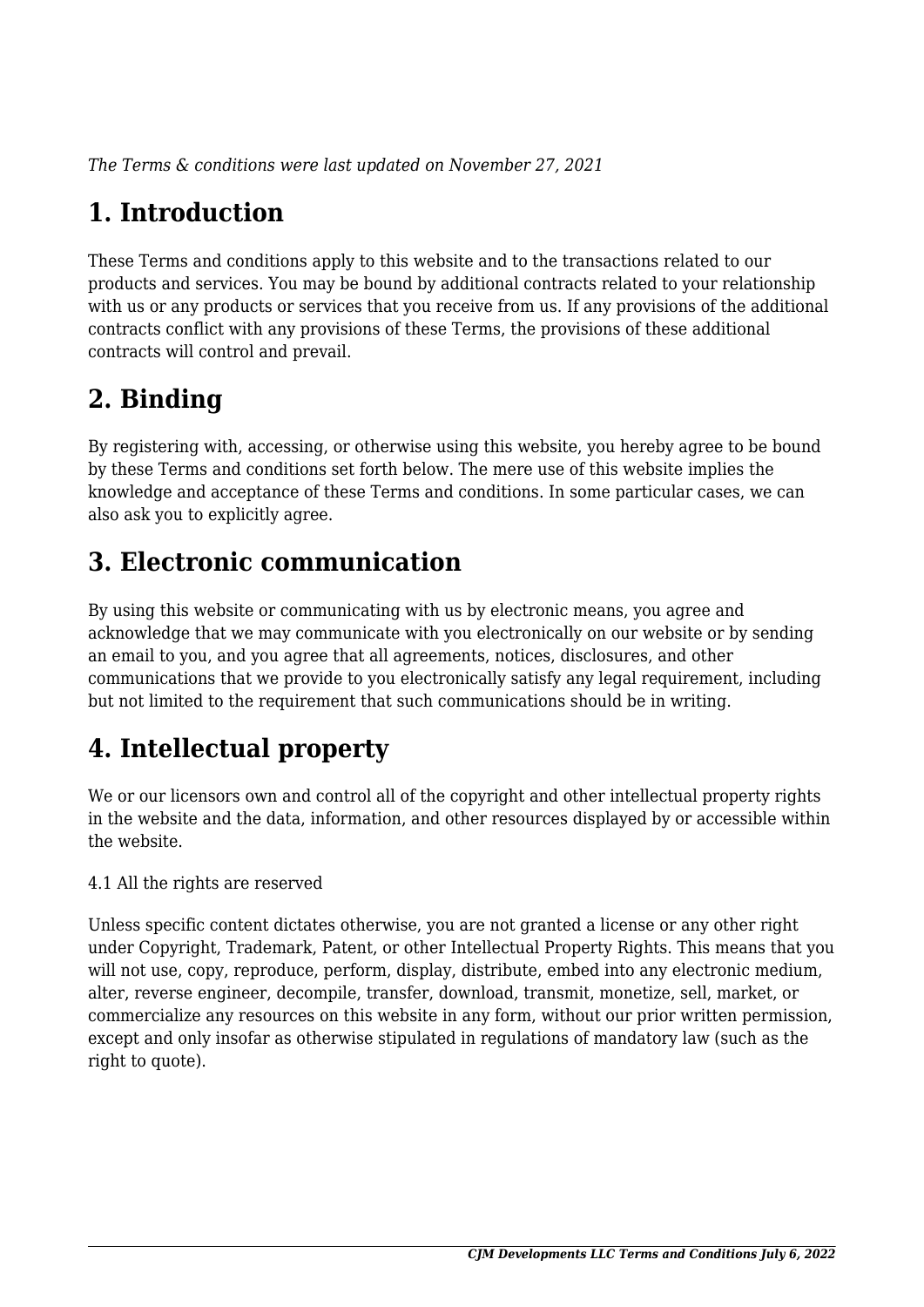# **5. Third-party property**

Our website may include hyperlinks or other references to other party's websites. We do not monitor or review the content of other party's websites which are linked to from this website. Products or services offered by other websites shall be subject to the applicable Terms and Conditions of those third parties. Opinions expressed or material appearing on those websites are not necessarily shared or endorsed by us.

We will not be responsible for any privacy practices or content of these sites. You bear all risks associated with the use of these websites and any related third-party services. We will not accept any responsibility for any loss or damage in whatever manner, however caused, resulting from your disclosure to third parties of personal information.

#### **6. Responsible use**

By visiting our website, you agree to use it only for the purposes intended and as permitted by these Terms, any additional contracts with us, and applicable laws, regulations, and generally accepted online practices and industry guidelines. You must not use our website or services to use, publish or distribute any material which consists of (or is linked to) malicious computer software; use data collected from our website for any direct marketing activity, or conduct any systematic or automated data collection activities on or in relation to our website.

Engaging in any activity that causes, or may cause, damage to the website or that interferes with the performance, availability, or accessibility of the website is strictly prohibited.

# **7. Registration**

You may register for an account with our website. During this process, you may be required to choose a password. You are responsible for maintaining the confidentiality of passwords and account information and agree not to share your passwords, account information, or secured access to our website or services with any other person. You must not allow any other person to use your account to access the website because you are responsible for all activities that occur through the use of your passwords or accounts. You must notify us immediately if you become aware of any disclosure of your password.

After account termination, you will not attempt to register a new account without our permission.

# **8. Refund and Return policy**

#### 8.1 Right of withdrawal

You have the right to withdraw from this contract within 30 days without giving any reason.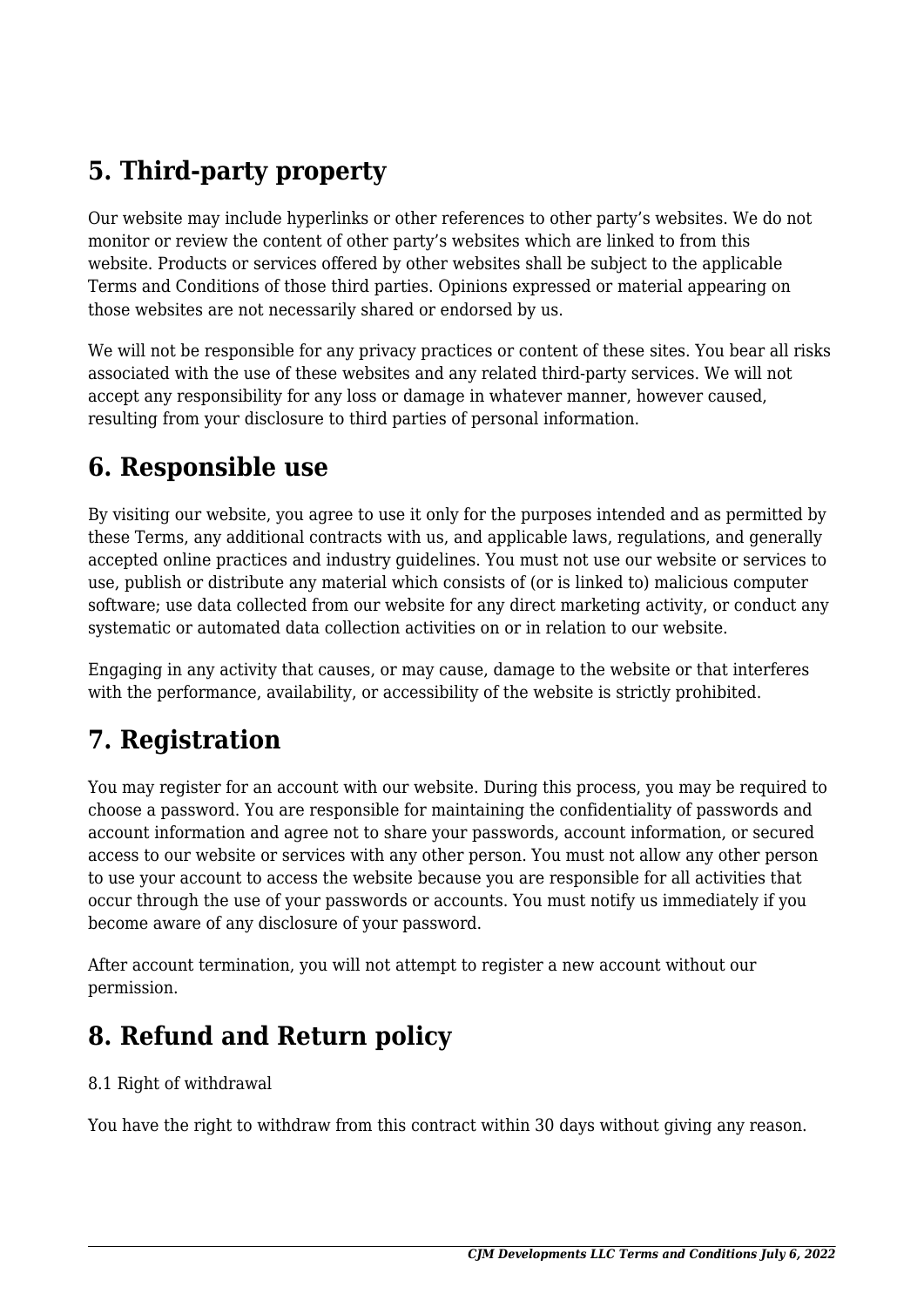The withdrawal period will expire after 30 days from the day on which you acquire, or a thirdparty other than the carrier and indicated by you acquires, physical possession of the goods.

To exercise the right of withdrawal, you must inform us of your decision to withdraw from this contract by an unequivocal statement (for example a letter sent by post, fax, or email). Our contact details can be found below. You may use the attached model [withdrawal form](https://cjmdevelopments.com/wp-content/uploads/complianz/withdrawal-forms/withdrawal-form-en.pdf), but it is not obligatory.

You can also electronically fill in and submit the model withdrawal form or any other unequivocal statement on our [website](https://cjmdevelopments.com/contact/).

If you use this option, we will communicate to you an acknowledgement of receipt of such a withdrawal on a durable medium (for example by email) without delay.

To meet the withdrawal deadline, it is sufficient for you to send your communication concerning your exercise of the right of withdrawal before the withdrawal period has expired.

#### 8.2 Effects of withdrawal

If you withdraw from this contract, we shall reimburse you all payments received from you, including the costs of delivery (with the exception of the supplementary costs resulting from your choice of a type of delivery other than the least expensive type of standard delivery offered by us), without undue delay and in any event not later than 14 days from the day on which we are informed about your decision to withdraw from this contract. We will carry out such reimbursement using the same means of payment as you used for the initial transaction unless you have expressly agreed otherwise; in any event, you will not incur any fees as a result of such reimbursement.

You shall send back the goods or hand them over to us or a person authorised by us to receive the goods, without undue delay and in any event not later than 14 days from the day on which you communicate your withdrawal from this contract to us. The deadline is met if you send back the goods before the period of 14 days has expired.

We may withhold reimbursement until we have received the goods back or you have supplied evidence of having sent back the goods, whichever is the earliest.

We will bear the cost of returning / collecting the goods.

You are only liable for any diminished value of the goods resulting from the handling other than what is necessary to establish the nature, characteristics, and functioning of the goods.

Please note that there are some legal exceptions to the right to withdraw, and some items can therefore not be returned or exchanged. We will let you know if this applies in your particular case.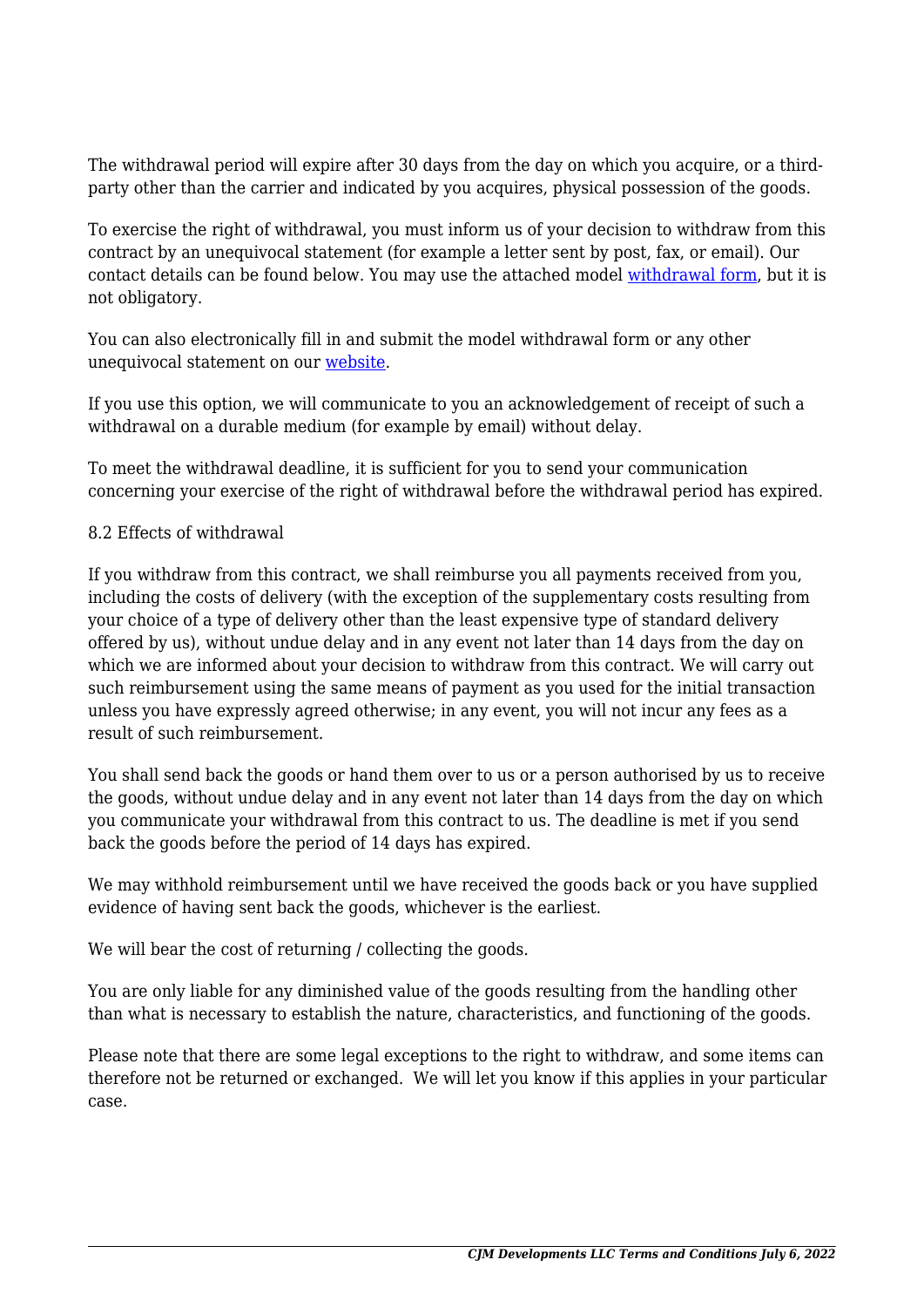#### **9. Idea submission**

Do not submit any ideas, inventions, works of authorship, or other information that can be considered your own intellectual property that you would like to present to us unless we have first signed an agreement regarding the intellectual property or a non-disclosure agreement. If you disclose it to us absent such written agreement, you grant to us a worldwide, irrevocable, non-exclusive, royalty-free license to use, reproduce, store, adapt, publish, translate and distribute your content in any existing or future media.

# **10. Termination of use**

We may, in our sole discretion, at any time modify or discontinue access to, temporarily or permanently, the website or any Service thereon. You agree that we will not be liable to you or any third party for any such modification, suspension or discontinuance of your access to, or use of, the website or any content that you may have shared on the website. You will not be entitled to any compensation or other payment, even if certain features, settings, and/or any Content you have contributed or have come to rely on, are permanently lost. You must not circumvent or bypass, or attempt to circumvent or bypass, any access restriction measures on our website.

# **11. Warranties and liability**

Nothing in this section will limit or exclude any warranty implied by law that it would be unlawful to limit or to exclude. This website and all content on the website are provided on an "as is" and "as available" basis and may include inaccuracies or typographical errors. We expressly disclaim all warranties of any kind, whether express or implied, as to the availability, accuracy, or completeness of the Content. We make no warranty that:

- this website or our products or services will meet your requirements;
- this website will be available on an uninterrupted, timely, secure, or error-free basis;
- the quality of any product or service purchased or obtained by you through this website will meet your expectations.

Nothing on this website constitutes or is meant to constitute, legal, financial or medical advice of any kind. If you require advice you should consult an appropriate professional.

The following provisions of this section will apply to the maximum extent permitted by applicable law and will not limit or exclude our liability in respect of any matter which it would be unlawful or illegal for us to limit or to exclude our liability. In no event will we be liable for any direct or indirect damages (including any damages for loss of profits or revenue, loss or corruption of data, software or database, or loss of or harm to property or data) incurred by you or any third party, arising from your access to, or use of, our website.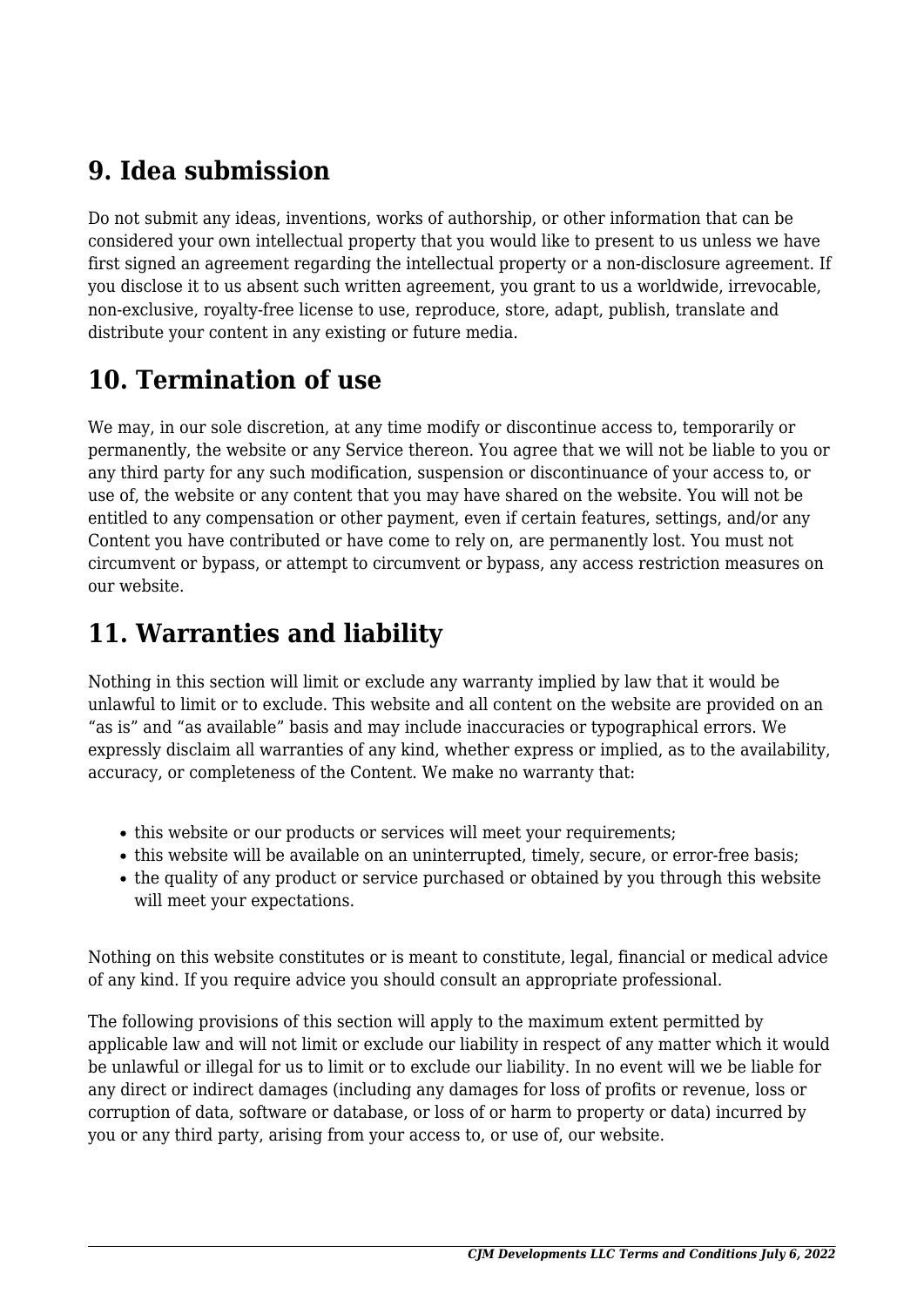Except to the extent any additional contract expressly states otherwise, our maximum liability to you for all damages arising out of or related to the website or any products and services marketed or sold through the website, regardless of the form of legal action that imposes liability (whether in contract, equity, negligence, intended conduct, tort or otherwise) will be limited to the total price that you paid to us to purchase such products or services or use the website. Such limit will apply in the aggregate to all of your claims, actions and causes of action of every kind and nature.

# **12. Privacy**

To access our website and/or services, you may be required to provide certain information about yourself as part of the registration process. You agree that any information you provide will always be accurate, correct, and up to date.

We take your personal data seriously and are committed to protecting your privacy. We will not use your email address for unsolicited mail. Any emails sent by us to you will only be in connection with the provision of agreed products or services.

We have developed a policy to address any privacy concerns you may have. For more information, please see our Privacy Statement and our [Cookie Policy](https://cjmdevelopments.com/cookie-policy-us/).

# **13. Accessibility**

We are committed to making the content we provide accessible to individuals with disabilities. If you have a disability and are unable to access any portion of our website due to your disability, we ask you to give us a notice including a detailed description of the issue you encountered. If the issue is readily identifiable and resolvable in accordance with industrystandard information technology tools and techniques we will promptly resolve it.

# **14. Export restrictions / Legal compliance**

Access to the website from territories or countries where the Content or purchase of the products or Services sold on the website is illegal is prohibited. You may not use this website in violation of export laws and regulations of United States.

# **15. Assignment**

You may not assign, transfer or sub-contract any of your rights and/or obligations under these Terms and conditions, in whole or in part, to any third party without our prior written consent. Any purported assignment in violation of this Section will be null and void.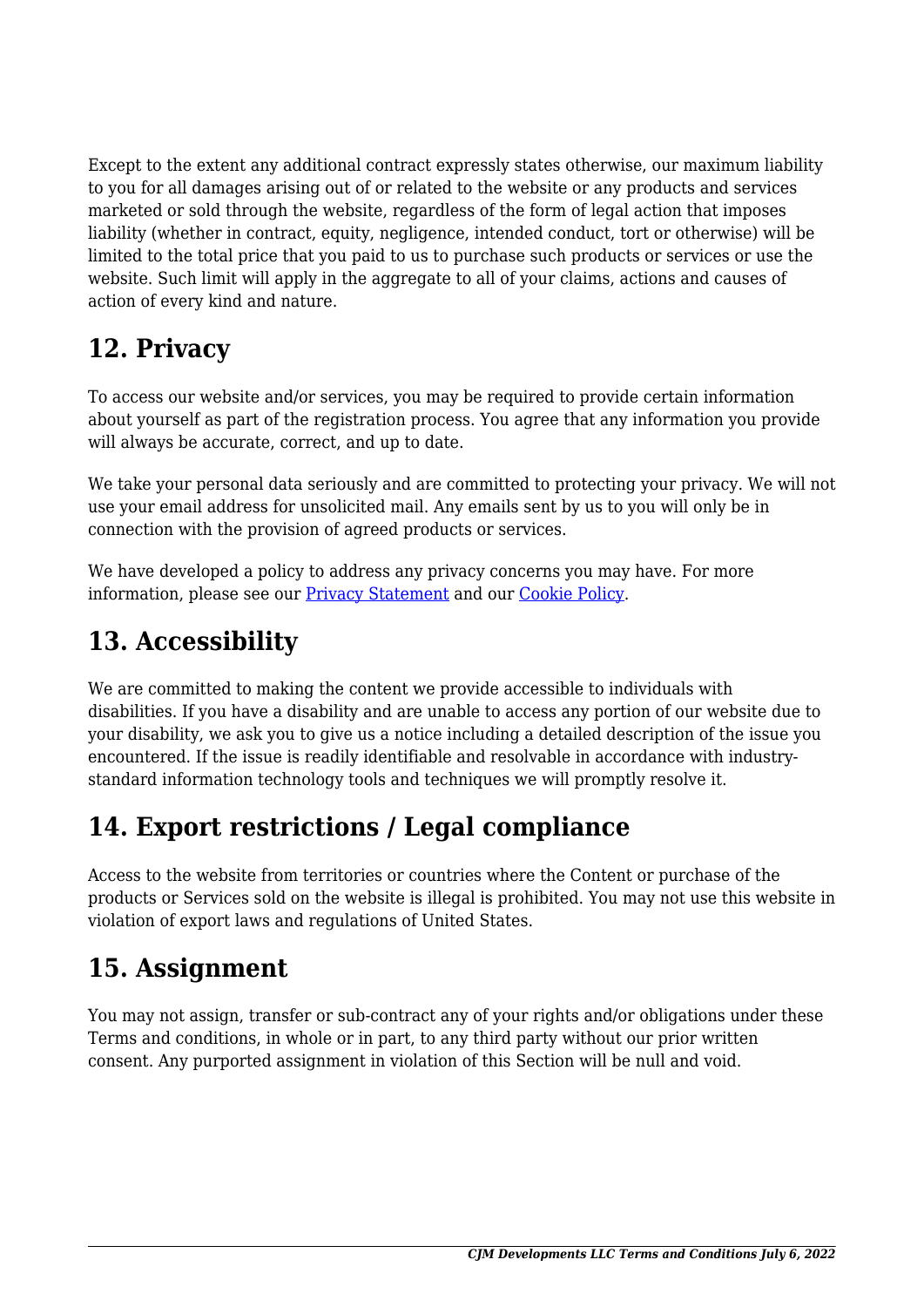#### **16. Breaches of these Terms and conditions**

Without prejudice to our other rights under these Terms and Conditions, if you breach these Terms and Conditions in any way, we may take such action as we deem appropriate to deal with the breach, including temporarily or permanently suspending your access to the website, contacting your internet service provider to request that they block your access to the website, and/or commence legal action against you.

#### **17. Force majeure**

Except for obligations to pay money hereunder, no delay, failure or omission by either party to carry out or observe any of its obligations hereunder will be deemed to be a breach of these Terms and conditions if and for as long as such delay, failure or omission arises from any cause beyond the reasonable control of that party.

#### **18. Indemnification**

You agree to indemnify, defend and hold us harmless, from and against any and all claims, liabilities, damages, losses and expenses, relating to your violation of these Terms and conditions, and applicable laws, including intellectual property rights and privacy rights. You will promptly reimburse us for our damages, losses, costs and expenses relating to or arising out of such claims.

#### **19. Waiver**

Failure to enforce any of the provisions set out in these Terms and Conditions and any Agreement, or failure to exercise any option to terminate, shall not be construed as waiver of such provisions and shall not affect the validity of these Terms and Conditions or of any Agreement or any part thereof, or the right thereafter to enforce each and every provision.

#### **20. Language**

These Terms and Conditions will be interpreted and construed exclusively in English. All notices and correspondence will be written exclusively in that language.

#### **21. Entire agreement**

These Terms and Conditions, together with our privacy statement and [cookie policy,](https://cjmdevelopments.com/cookie-policy-us/) constitute the entire agreement between you and CJM Developments LLC in relation to your use of this website.